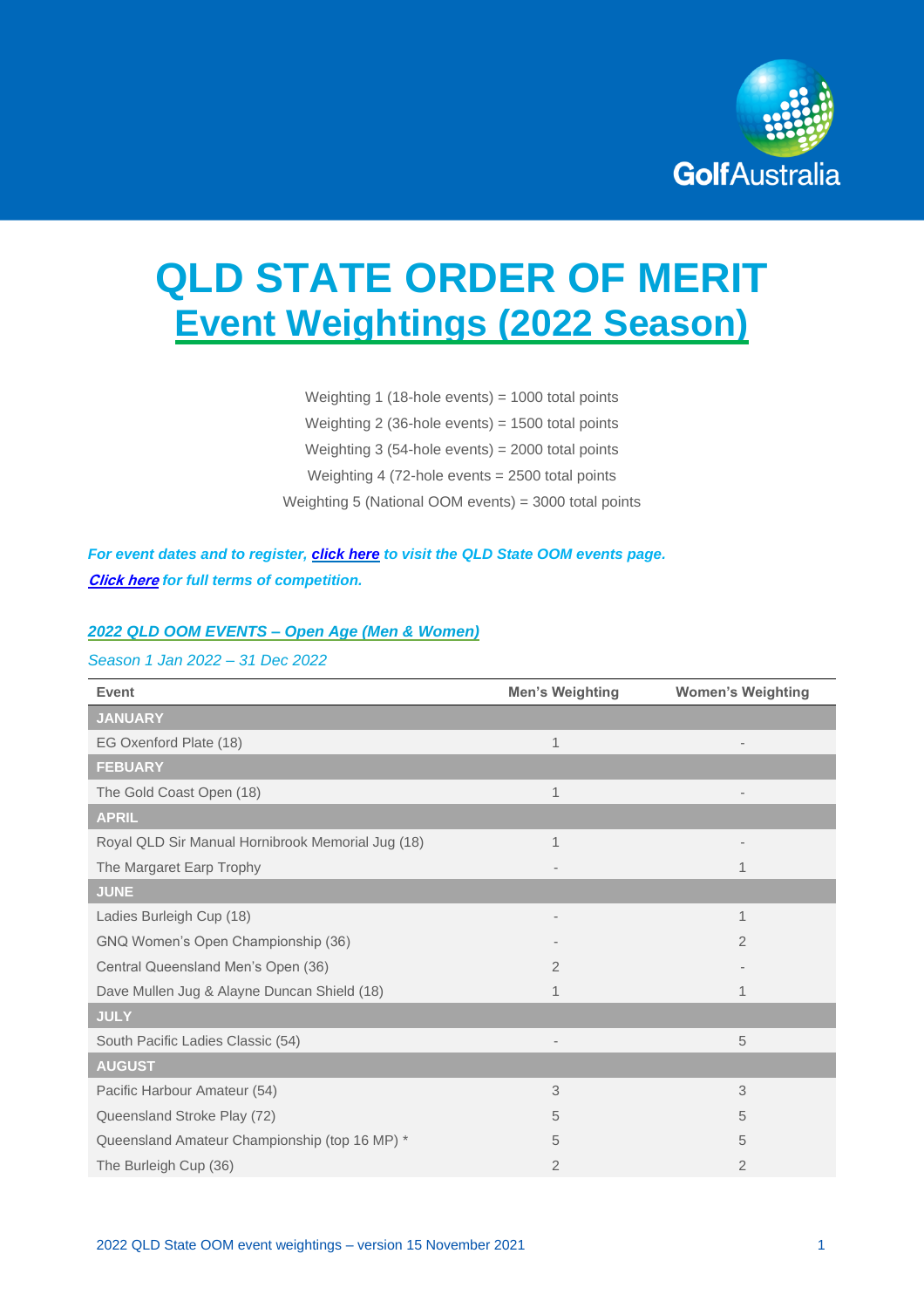

| <b>SEPTEMBER</b>                 |                          |   |
|----------------------------------|--------------------------|---|
| GNQ Men's Open Championship (36) | $\overline{2}$           |   |
| Noosa Springs Open (18)          |                          | ۰ |
| Bribie Ladies Classic (36)       | $\overline{\phantom{a}}$ | 2 |
| Yeerongpilly Cup (18)            | 1                        |   |
| <b>OCTOBER</b>                   |                          |   |
| Wayne Grady Cup (36)             | $\mathcal{P}$            | 2 |
| Keperra Bowl (72)                | 5                        | 5 |

# *2022 QLD OOM EVENTS – Junior (Boys' & Girls')*

#### *Season 1 Jan 2022 – 31 Dec 2022*

| Event                           | <b>Boys' Weighting</b> | <b>Girls' Weighting</b>  |
|---------------------------------|------------------------|--------------------------|
| <b>JUNE</b>                     |                        |                          |
| Queensland Junior Amateur (72)  | 5                      | 5                        |
| <b>SEPTEMBER</b>                |                        |                          |
| Katherine Kirk Classic (72)     | $\,$                   | 5                        |
| Gary Player Classic (72)        | 5                      | $\overline{\phantom{a}}$ |
| <b>DECEMBER</b>                 |                        |                          |
| Greg Norman Junior Masters (72) | 4                      | 4                        |

\*Note: all the QLD OOM Events – Open Age above are also Junior OOM ranking events

## *2022 QLD OOM EVENTS – Senior (Men's & Women's)*

### *Season 1 Aug 2021 – 31 Jul 2022*

| <b>Event</b>                               | <b>Senior Men's Weighting</b> | <b>Senior Women's Weighting</b> |
|--------------------------------------------|-------------------------------|---------------------------------|
| <b>AUGUST (2021)</b>                       |                               |                                 |
| Queensland Senior Amateur (xx) - DNP       | 4                             | 4                               |
| Nudgee Masters (36) - DNP                  |                               |                                 |
| <b>SEPTEMBER (2021)</b>                    |                               |                                 |
| Gailes QSOOM (18)                          |                               |                                 |
| Beerwah QSOOM (18)                         |                               |                                 |
| Palmer Gold Coast QSOOM (18)               |                               |                                 |
| Maroochy Rivers Women's Classic QSOOM (36) |                               |                                 |
| Brisbane QSOOM (18)                        |                               |                                 |
| Bribie Ladies Classic (36)                 |                               |                                 |
| Maroochy River QSOOM (18)                  |                               |                                 |
| RACV Royal Pines QSOOM (18)                |                               |                                 |